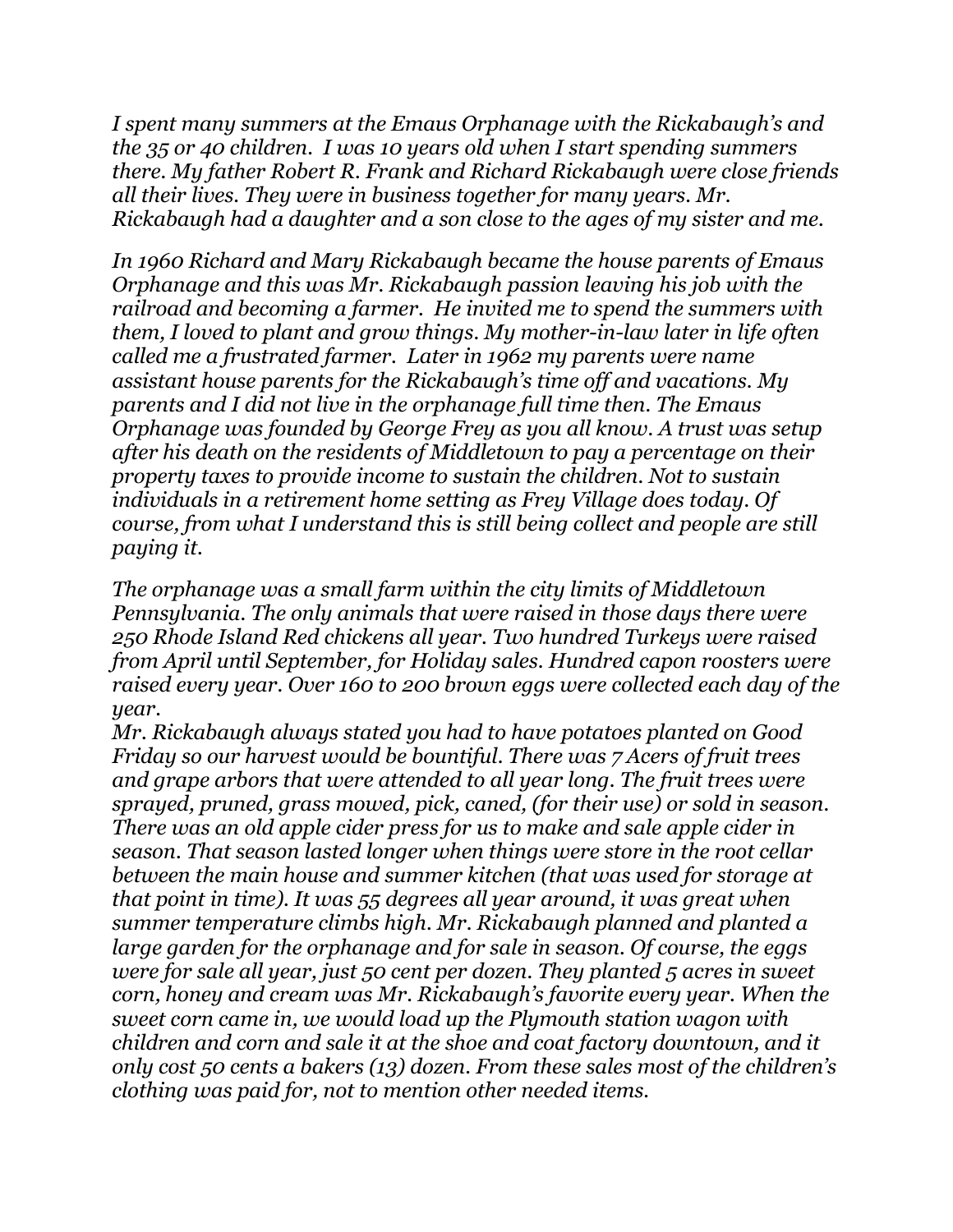*All the children went to Middletown Area Schools. In the summer when the children were out of school and the farm work was abundant. The children were required to work from 7 am to noon, after lunch was their time. The children ranged for 5 to 18 years old. The older would operate the tractor in preparing the fields for planting and spraying of the fruit trees. The younger children would gather the eggs, feed the chickens and thing of that nature. The dining room and kitchen were large to prepare all three meals a day for 40 some people. There was a maid and a cook to aid Mrs. Rickabaugh, and girls and boys were required to help with outside and inside chores. As a child these were the best summers of my life, I lived on a farm. The community loved the children, they gave them free passes to the Middletown Swim Club, the Elks Movie Theater, it is still in operation today I hear. Sunday everyone went to St. Peter's Evangelical Lutheran Church. This is a Fact one of the alumni became a Pastor there. Of course, that was forgot when the time came to close the orphanage. These children were well taken care of and loved.*

*Then in July of 1964 Attorney Paul Clouser announced the closing of the Emaus Orphanage by September of that year. The Orphanage did not burn down. The only fire i know of was the barn 100 yards behind the main house, approximately, 8 or 9 months prior to its closing. Cause was an electrical problem. They left one of the cinder blocks walls up after the fire to support the one side of the basketball court hoop. Emaus Orphanage was demolished to make way for Fry Village and prophet. I repeat myself. Emaus Orphanage did not burn down, it was demolished for profit. September 1964 my family moved into the empty Emaus Orphanage to be grounds keeper and watch over the property. The orphanage board of directors Paul Clouser Chairman stated the Emaus Orphanage was not profitable any longer and these 34 to 40 Children were either placed in foster care of the state or sent to live with relatives. The statement was made that none of the children who were raise here ever amounted to anything in their lives. As I said before they forgot about the pastor.*

*By the end of August of 1964 there were only two children left in the home. The first part of September all the farm equipment and most of the furniture was auctioned off. The fields were rented out to the Odd Fellows Home for their farmer to raise crops. They had a true farm with milking cows. My family was left with a small horsepower Bolens tractor to mow all of the grass in the summer and remove snow from the sidewalk leading to the Middletown Area High school. It was very hard to get any type of financial support to keep thing up, because they were planning to destroy it, and*